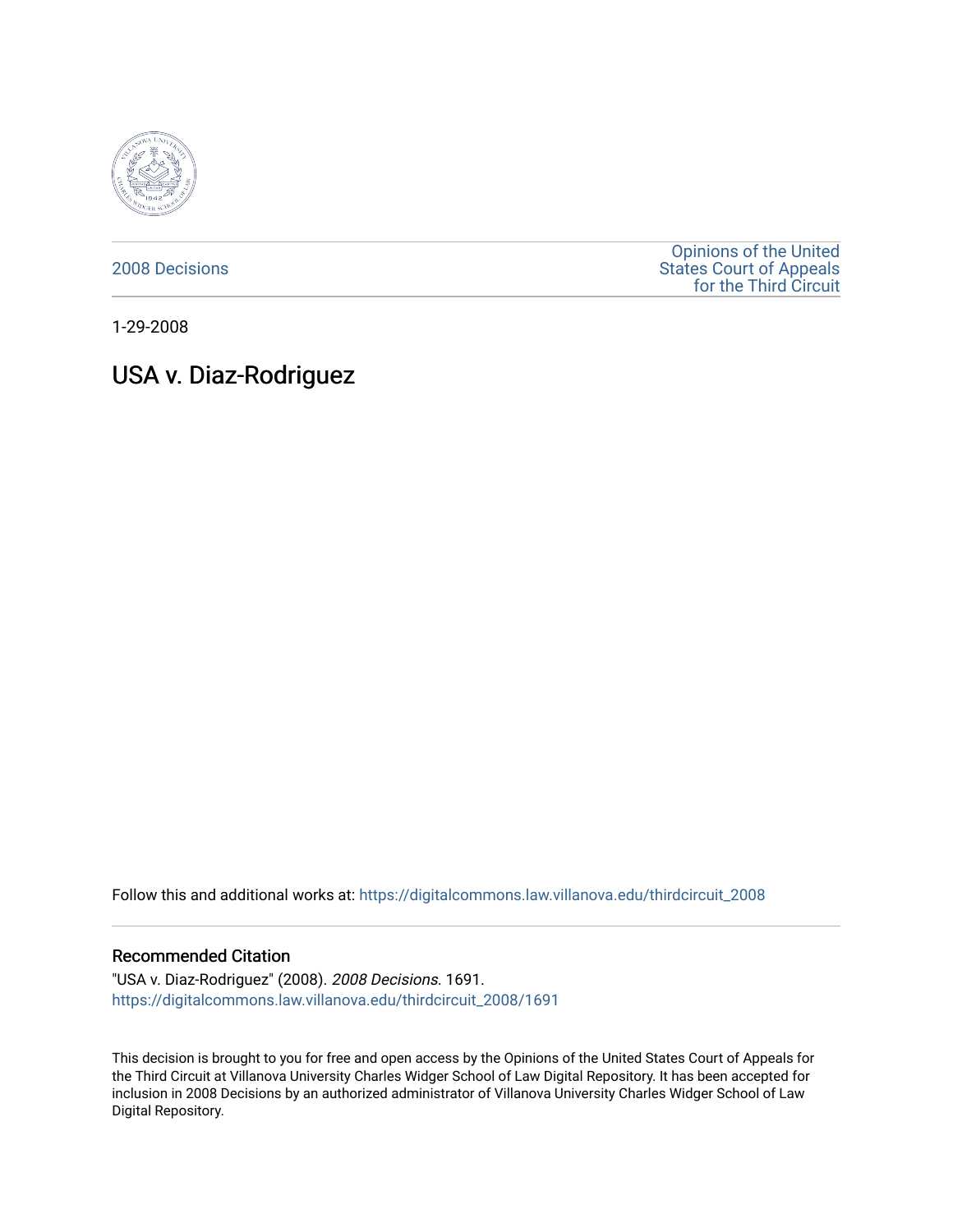## **NOT PRECEDENTIAL**

## UNITED STATES COURT OF APPEALS FOR THE THIRD CIRCUIT

\_\_\_\_\_\_\_\_\_\_\_\_

No. 06-3057

### UNITED STATES OF AMERICA

v.

CARLOS MANUEL DIAZ-RODRIGUEZ, a/k/a Alberto Olmo-Estrada

Carlos Manuel Diaz-Rodriguez,

Appellant.

On Appeal from the United States District Court for the District of Delaware (No. 04-cr-00144-4) District Judge: Hon. Joseph J. Farnan

Submitted Under Third Circuit LAR 34.1(a) December 7, 2007

Before: McKEE, CHAGARES, and HARDIMAN, Circuit Judges. \_\_\_\_\_\_\_\_\_\_\_\_

(Filed January 29, 2008)

## OPINION OF THE COURT

CHAGARES, Circuit Judge.

Defendant Carlos Manuel Diaz-Rodriguez appeals the District Court's judgment of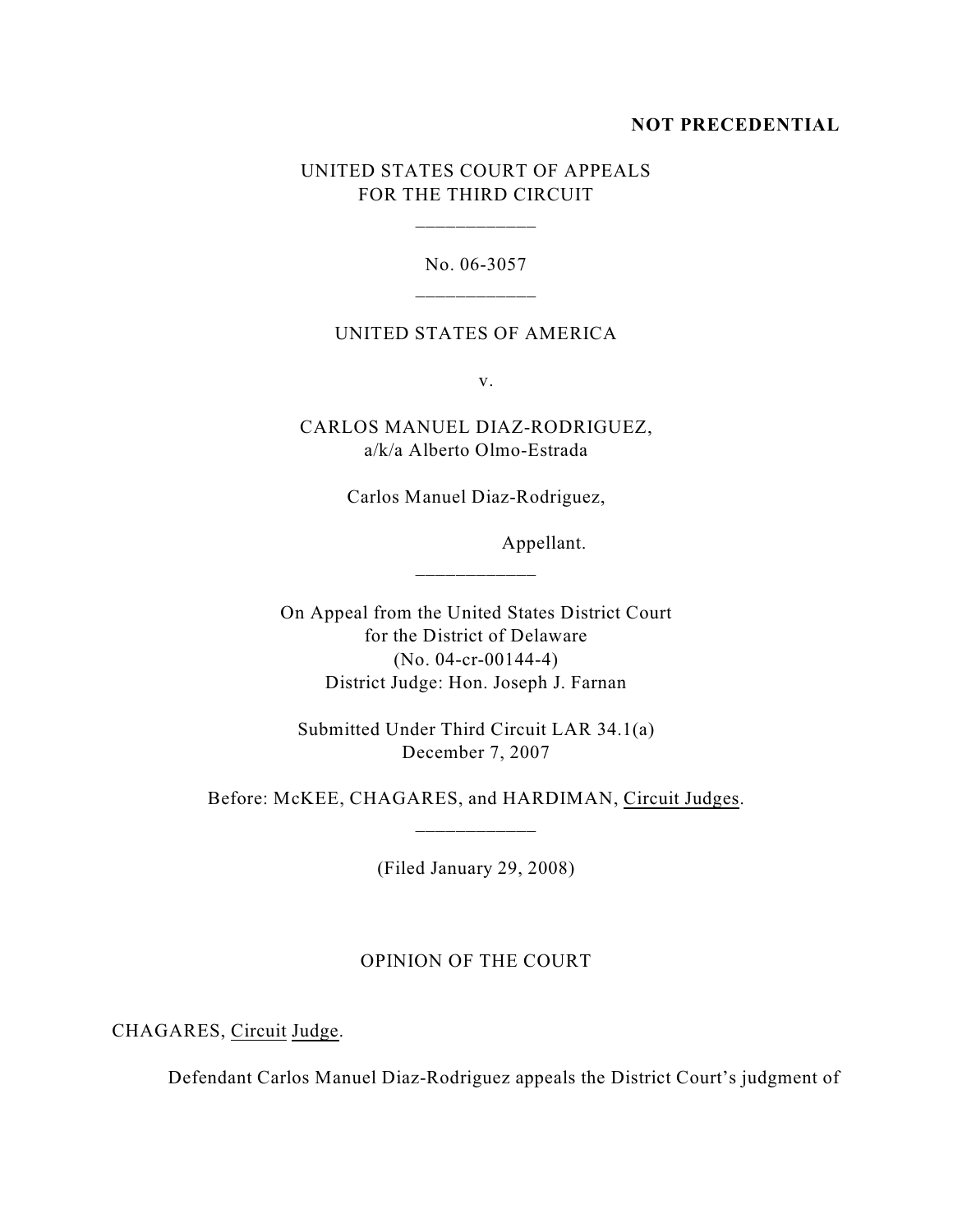June 7, 2006, arguing that the District Court abused its discretion in denying his request to withdraw his guilty plea prior to sentencing and erred in accepting his guilty plea. We disagree and will affirm the judgment of the District Court.

I.

As we write only for the parties, we do not set out the facts in great detail. Following an investigation into an interstate heroin trafficking conspiracy, defendant Diaz-Rodriguez was indicted for conspiracy to distribute one kilogram or more of heroin, distribution of one hundred or more grams of heroin, possession with intent to distribute heroin, and possession of a firearm in furtherance of a drug trafficking crime. On September 15, 2005, the District Court held a change of plea hearing, pursuant to Rule 11 of the Federal Rules of Criminal Procedure. At the hearing, the District Court reviewed with defendant the plea agreement, determined that he was "competent and capable to enter a guilty plea," "f[ound] a basis in fact for [him] to plead guilty" as to those charges, and then accepted defendant's guilty plea. Appendix (App.) 41-42.

By letter dated October 5, 2005, Diaz-Rodriguez asked the District Court to appoint him new counsel because his attorney was not being responsive to his communications. In February 2006, the District Court appointed attorney L. Felipe Restrepo to represent Diaz-Rodriguez. On March 20, 2006, Diaz-Rodriguez sent another letter to the District Court, stating that he wanted to withdraw his guilty plea. According to Diaz-Rodriguez, his former attorney had been "ineffective," and he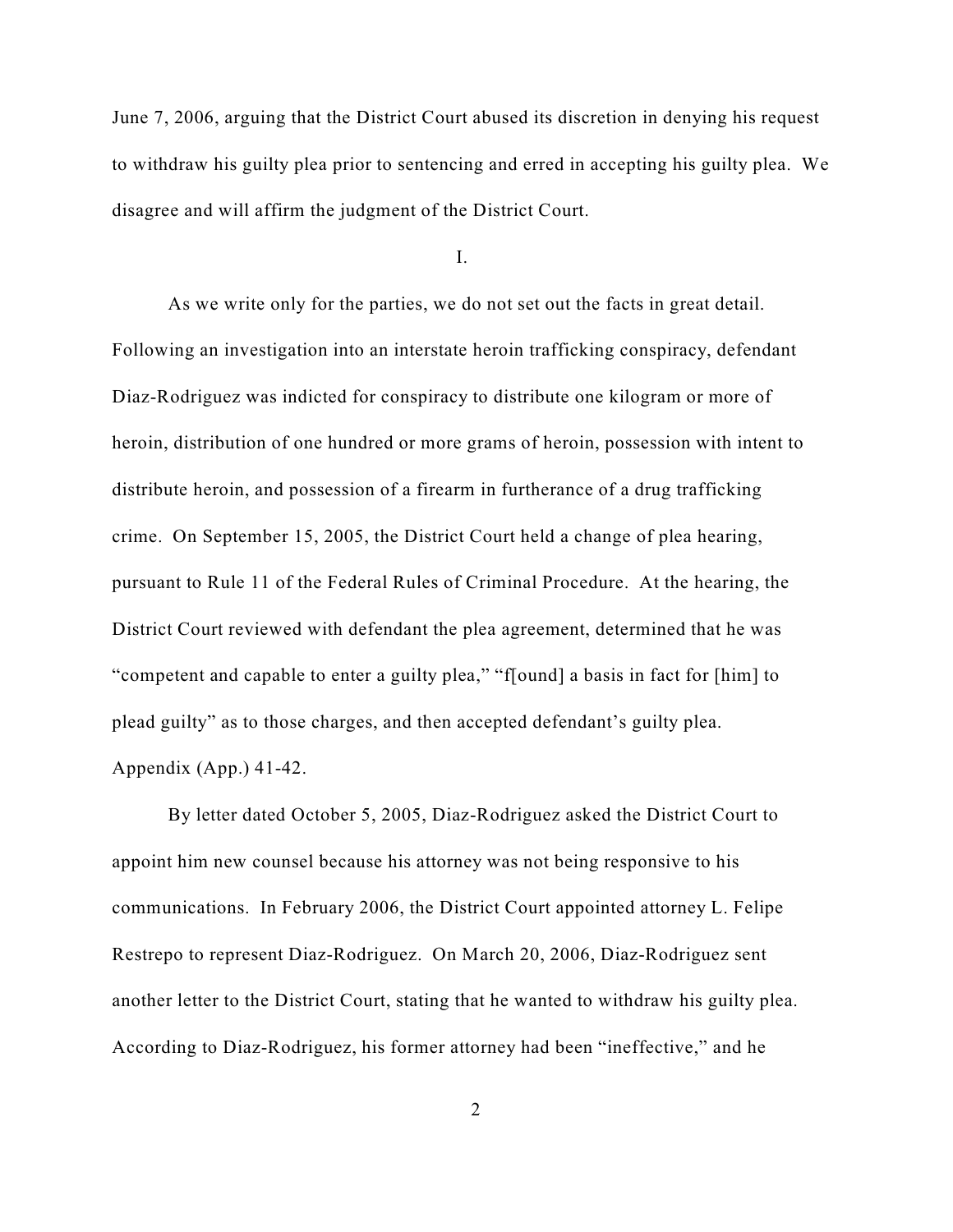"never really understood what exactly was going on in [his] case." Supp. App. 7. Diaz-Rodriguez wrote: "I would like to change my plea due to the fact the time I plead out my lawyer never explained to me what I was pleaing [sic] to." Id. He added that "[t]he other reason I would like to withdraw my plea is because I plead out to a firearm I did not posses. I would like to challenge this charge." Supp. App. 8. In conclusion, Diaz-Rodriguez noted that he was "also going to write to [his] new lawyer about these issues" but asked for the court's help in facilitating the contact because "his office continuosly [sic] refuses my calls." Id.

On May 16, 2006, defense counsel sent a letter to the District Court, explaining that he had discussed "at length" with Diaz-Rodriguez his reservations about having pled guilty and his frustrations with his prior counsel. Supp. App. 9. Counsel stated that he had "reviewed the discovery related to his case and the transcript from his guilty plea with [Diaz-Rodriguez]." Id. Counsel wrote that he was "confident that [Diaz-Rodriguez] now understands that pursuing a motion to withdraw his plea would be counter productive." Id.

On May 25, 2006, the District Court sentenced Diaz-Rodriguez to 180 months imprisonment, a five-year term of supervised release, and a \$400 special assessment. This appeal followed.

II.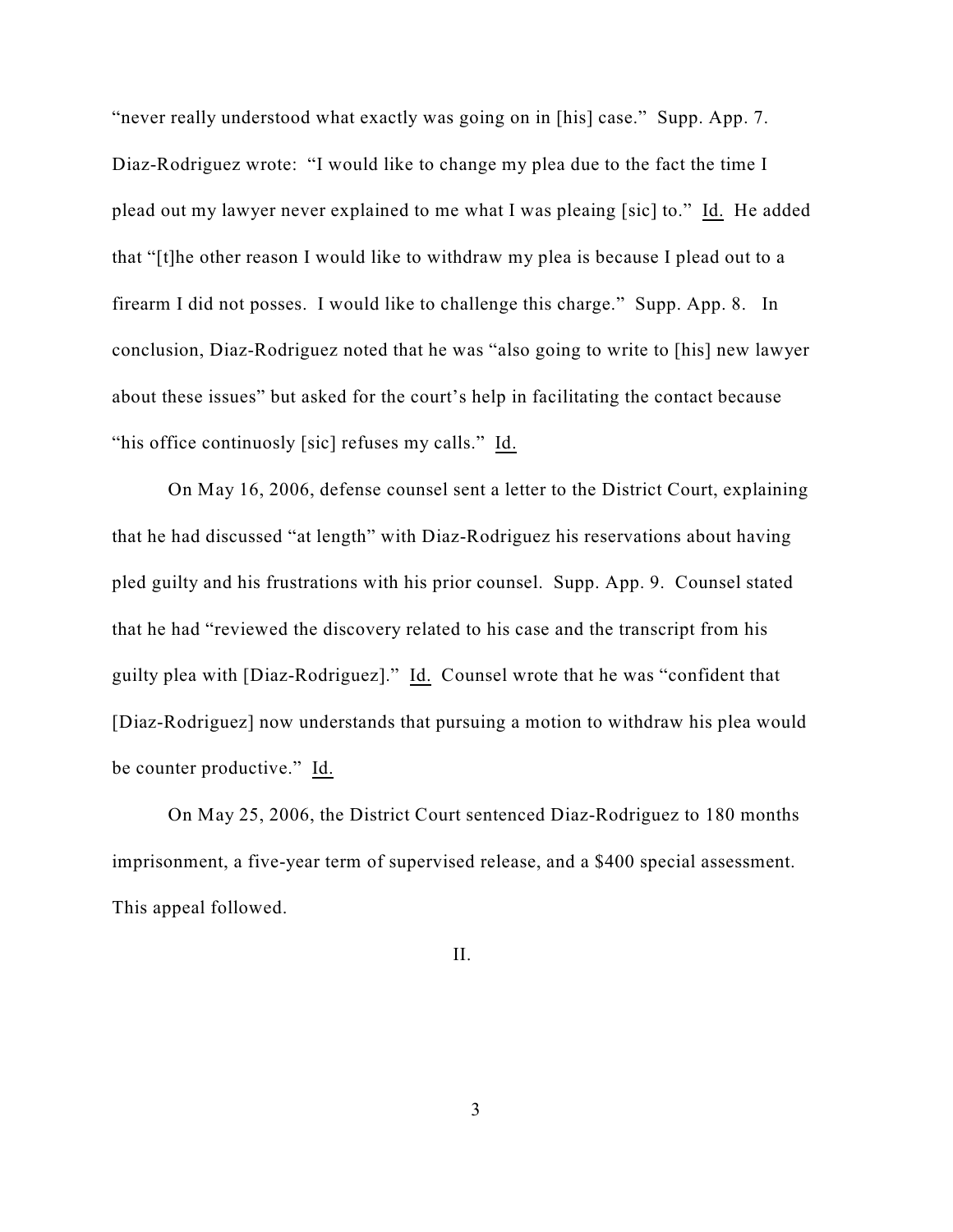Defendant's claim that the District Court erred in refusing to permit him to withdraw his guilty plea must fail, because Diaz-Rodriguez never moved to withdraw his guilty plea. Defendant contends that "[o]n September 15, 2005, there was a hearing to set aside the plea" and he was "denied the right to change his plea." Appellant Br. at 3. This statement is, however, misleading. The hearing was a Rule 11 change of plea proceeding, not "a hearing to set aside the plea." In his opposition to the Government's motion for summary action and to stay the briefing schedule, defendant acknowledges that the September 15 hearing was "not technically a hearing to withdraw the plea" but contends that "the Court entertained argument by the defendant's attorney as to why the plea should be withdrawn." Appellant Opp. Mot. at 1. Contrary to this contention, Diaz-Rodriguez never raised the issue of withdrawing his plea at the September 15 hearing. As the Government correctly notes, no plea had even been entered prior to the conclusion of the September 15 hearing that he could have moved to withdraw.

In addition, defendant's letter dated March 20, 2006 cannot be considered a motion to withdraw the guilty plea. Although courts have at times construed such *pro se* letters as motions, the District Court correctly did not do so in this case, where the letter indicated he was going to discuss the issue with his lawyer. Furthermore, defense counsel's letter dated May 16, 2006 specifically clarified that "[Diaz-Rodriguez] now understands that pursuing a motion to withdraw his plea would be

4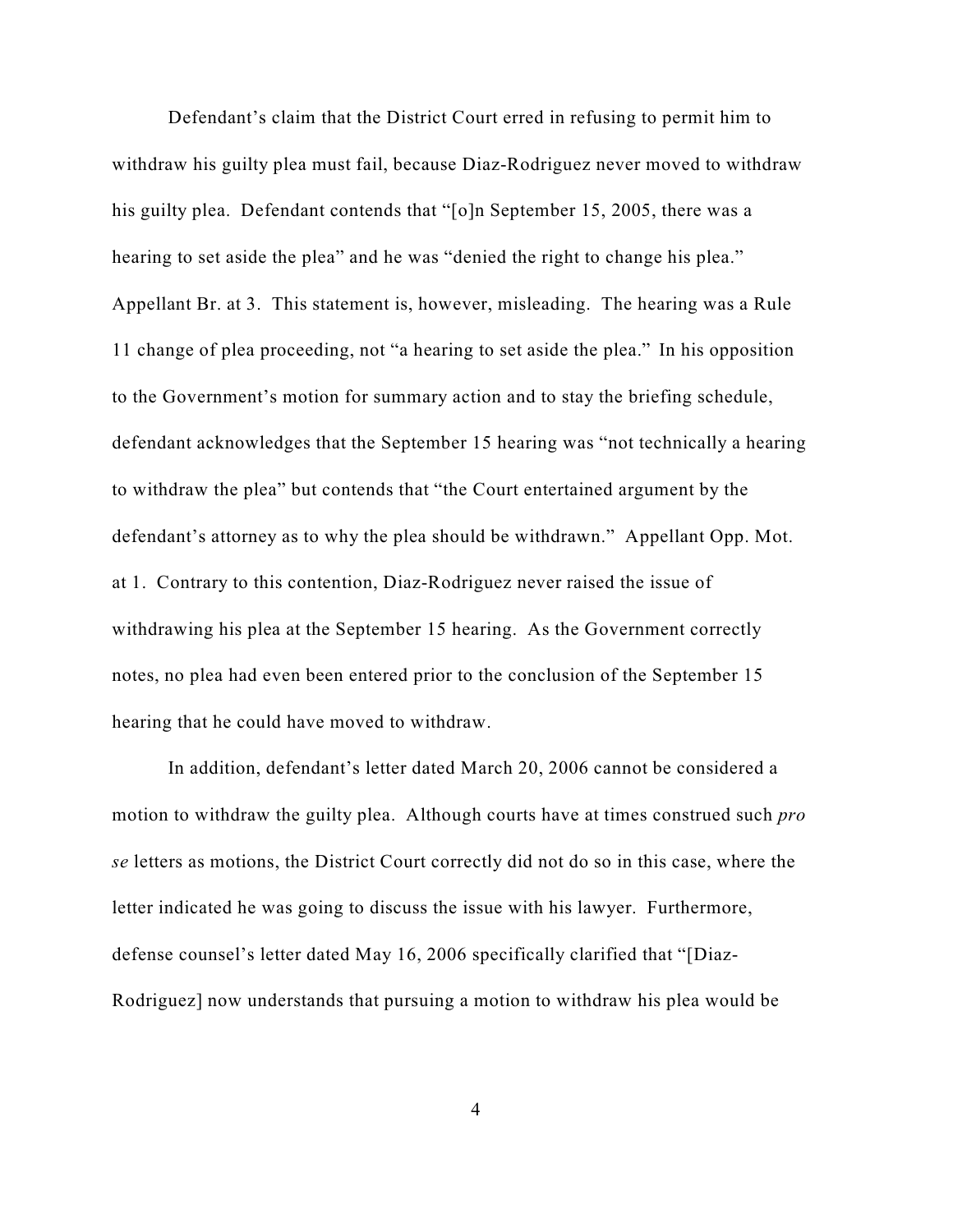counter productive." Supp. App. 9. Accordingly, neither defendant nor his counsel moved to withdraw the guilty plea at any time before sentencing, nor did they raise the issue at the May 25, 2006 sentencing hearing.

#### III.

The District Court did not err in accepting Diaz-Rodriguez's guilty plea. Where, as here, a defendant fails to object to a Rule 11 error before the District Court, we review defendant's claim that the District Court erred for plain error. United States v. Dixon, 308 F.3d 229, 233-34 (3d Cir. 2002). The burden is on the defendant to show that an error was committed, that the error was "clear and obvious," and that the error "affected the defendant's substantial rights." Id. at 234. Upon such a showing, this Court may exercise its discretion and correct the error but only if the error "seriously affects the fairness, integrity, or public reputation of judicial proceedings." Id.

Diaz-Rodriguez did not object to entering the plea agreement at the September 15 hearing, and he entered the plea agreement knowingly and voluntarily. The District Court, with a sworn interpreter, engaged defendant in a detailed plea colloquy and thoroughly reviewed with him the charges, his right to plead not guilty, and the sentencing ranges associated with the counts on which he had been indicted. The hearing thus complied with the requirements of Rule 11 of the Federal Rules of Criminal Procedure. See United States v. Vonn, 535 U.S. 55 (2002).

5